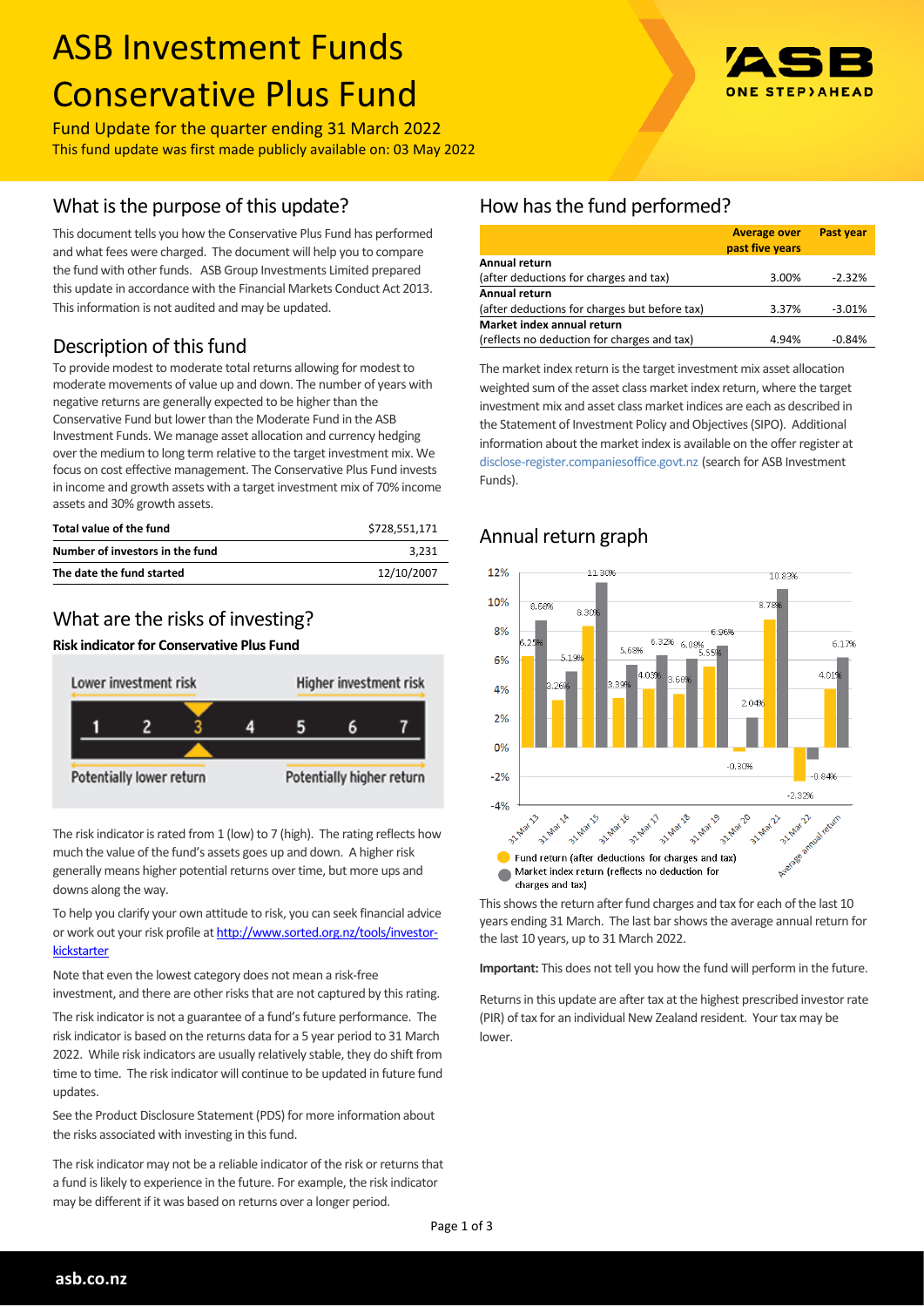## What fees are investors charged?

Investors in the Conservative Plus Fund are charged fund charges. In the year to 31 March 2021 these were:

|                                             | % of net asset value |
|---------------------------------------------|----------------------|
| Total fund charges <sup>1</sup>             | 1.03%                |
| Which are made up of:                       |                      |
| Total management and administration charges | 1.03%                |
| Including:                                  |                      |
| Manager's basic fee                         | 1.00%                |
| Other management and administration charges | 0.03%                |
| <b>Total performance-based fees</b>         | 0.00%                |
| Other charges                               | Nil                  |

*<sup>1</sup>Total fund charges are exclusive of GST.*

Investors may also be charged individual action fees for specific actions or decisions (for example, for withdrawing from or switching funds). See the ASB Investment Funds PDS for more information about those fees.

Small differences in fees and charges can have a big impact on your investment over the long term.

### Example of how this applies to an investor

Jason had \$10,000 in the fund at the start of the year and did not make any further contributions. At the end of the year, Jason incurred a loss after fund charges were deducted of \$-232.00 (that is -2.32% of his initial \$10,000). Jason also paid \$0.00 in other charges. This gives Jason a total loss after tax of \$-232.00 for the year.

### What does the fund invest in?

#### **Actual investment mix**

This shows the types of assets that the fund invests in.



#### **Target investment mix**

This shows the mix of assets that the fund generally intends to invest in.

| Cash and cash equivalents    | 10.00%   |
|------------------------------|----------|
| New Zealand fixed interest   | 27.50%   |
| International fixed interest | 32.50%   |
| Australasian equities        | 12.50%   |
| International equities       | 17.50%   |
| Listed property              | 0.00%    |
| Unlisted property            | 0.00%    |
| Commodities                  | 0.00%    |
| Other                        | $0.00\%$ |

#### **Currency hedging**

As at 31 March 2022 the fund's exposure to assets denominated in foreign currencies was 54%, of which 75% was hedged. This means the fund's unhedged foreign currency exposure was 13% of the net asset value of the fund. More information on our currency hedging policy can be found in the SIPO on the offer register at disclose-register.companiesoffice.govt.nz (search for ASB Investment Funds).